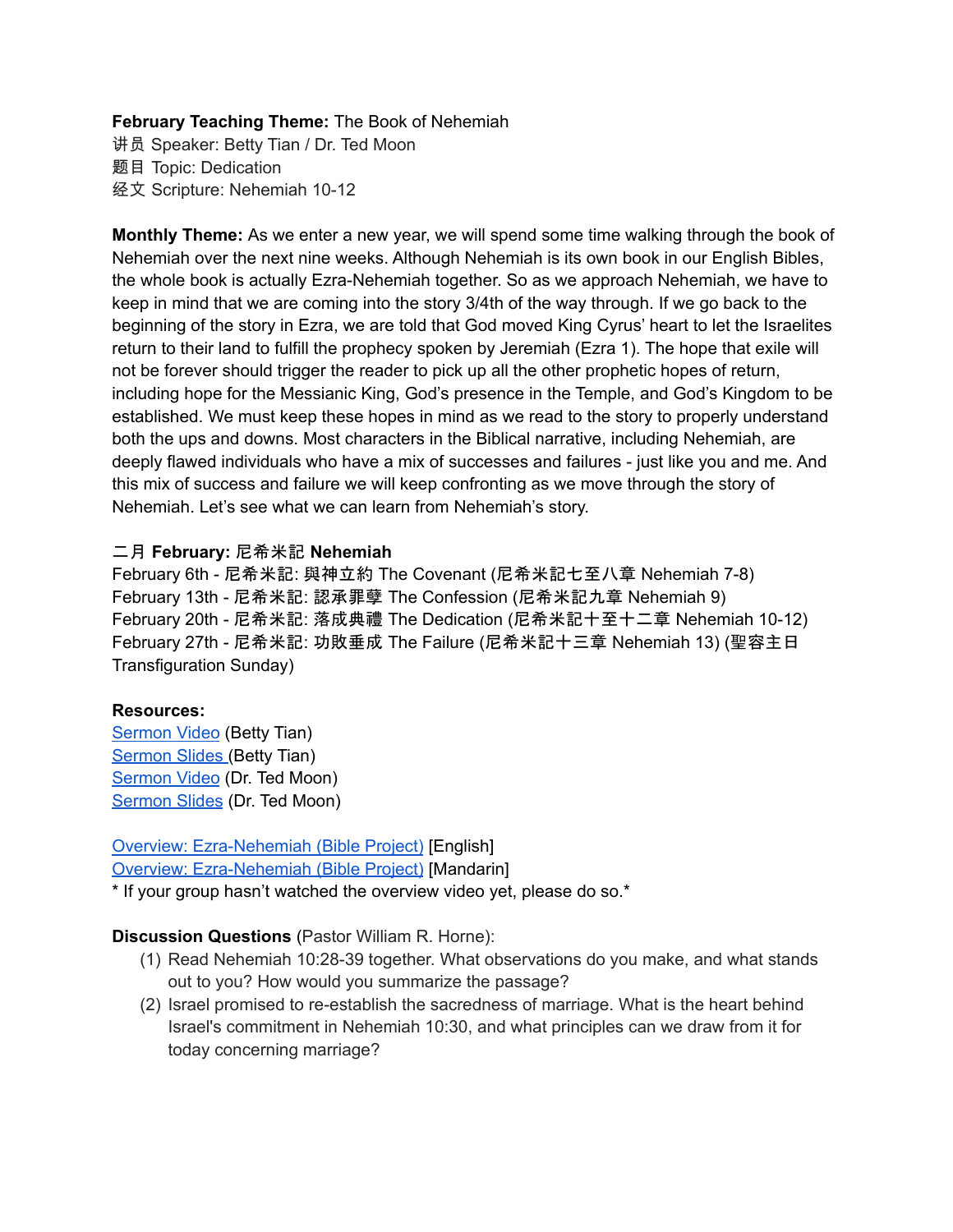- (3) Israel promised to re-establish the sacredness of the Sabbath. What is the Sabbath? How do Sabbath laws differ today for the Christian? Why is maintaining a Sabbath rest an important spiritual disciple?
- (4) Isreal promised to re-establish the sacredness of "God's house." What is God's house for the Christian (compared to Ancient Isreal), and how can we better care for it?

#### **Important Notes** (Pastor William R. Horne)**:**

Notes on Q1: As you read through this chapter, make sure you recall the context from both the [Monthly](https://docs.google.com/document/d/1kdIsb1XcIs7gpJh6mmgzNf6Jnqwm4iO9jFQe6U3OtNY/edit#bookmark=id.ldbe2mqdl12r) Theme section and the Bible [Project](https://docs.google.com/document/d/1kdIsb1XcIs7gpJh6mmgzNf6Jnqwm4iO9jFQe6U3OtNY/edit#bookmark=id.d2puhpmovfox) video. Context is key to understanding the movements of the story.

Notes on Q2: The understanding of marriage in Ancient Israel can be confusing for us (and Ancient Israel) as National-Cultural-Ethnic Identity was tied so closely with religious and spiritual identity. The heart of original commands in the Torah for Israel not to "give their daughters and sons in marriage" to those from neighboring nations was spiritual in focus, as these neighboring nations followed after other gods and did not live by the ethics of Yahweh. This correlation between marriage and religious commitments in King Solomon's life, which we are told had his many wives and concubines, led "his heart away from the Lord" (1 Kings 11). [Note Solomon's problem with marrying multiple wives and his lack of loyalty to Yahweh over time]. So the concern for Ancient Israel correlating foreign marriage with lack of allegiance to Yahweh is valid. However, what becomes more confusing over the story of the Hebrew Bible, is Isreal's unclear motivations and inconsistent application in following this marriage principle. We see this in the story of Ezra-Nehemiah, where we are never fully clear on if the principle is being applied because of cultural and ethnic differences or spiritual concern (and probably both mixed closely together, which we will see in Nehemiah 13). God never commanded Israelites to divorce foreign spouses if they were already married (which Ezra mistakenly commands), nor were they to exclude foreigners in general from the assembly of God's people (which Isreal wrongly does multiple times, including in Ezra-Nehemiah). We also see cases both ways throughout Israel's story of "mixed-marriages" leading to idolatry or "mixed-marriages" leading to a greater revelation of the Kingdom of God (think of Ruth, Rahab, Zipporah, Asenath, etc.) Israel's inconsistency and unclear motivations in applying the principle should teach us how to use Scripture. We must be wise and careful with application, not making jumps or drawing hard lines where the Scripture does not or is not clear.

In terms of applying the heart of Yahweh's marriage principle today, it is absolutely true and wise that one should marry a spouse who is also following King Jesus. To think that one could follow well after Jesus when the person they are to be "one flesh" is not is simply nieve. The marriage covenant is most beautiful when both spouses seek to live like Jesus and mutually submit to one another - putting the other's good first. But, let's say you are married and you later turn to follow Jesus, and your spouse does not? Should you get a divorce? No, certainly not! Paul tells us i[n](https://ref.ly/logosref/bible$2Bniv.67.7) 1 Corinthians 7 that this is not the path. Paul tells us that God's grace is sufficient in this situation, and God can work towards salvation and sanctification for the unbelieving spouse through the believing one. Ezra made this mistake earlier, thinking divorce was the answer in the story in the book of Ezra, when he and the leaders made a divorce decree splitting up families - this was never the heart of God.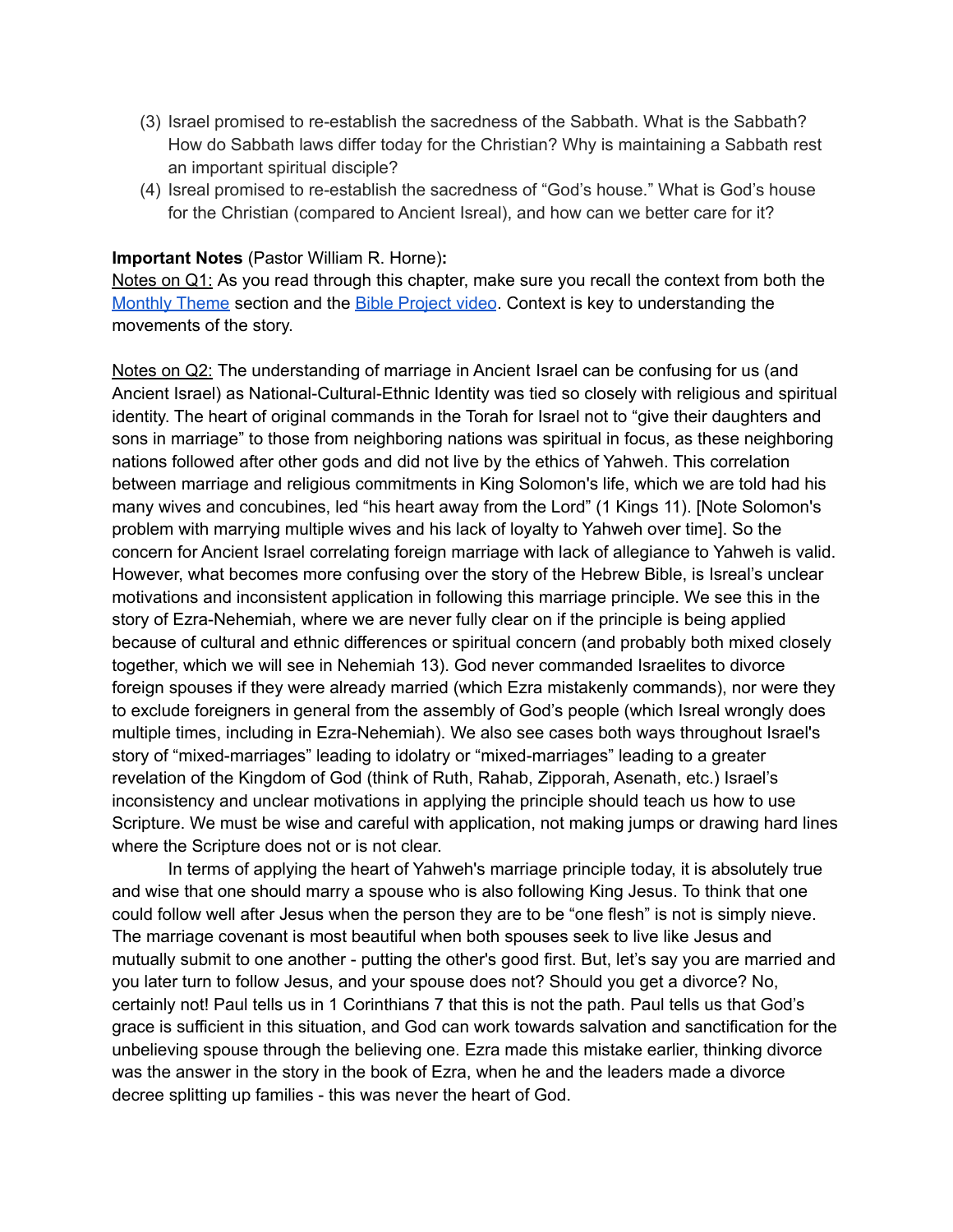Notes on Q3: From the beginning of creation, God set apart the 7th day for Sabbath (šabbāt (בתָּשַׁ (contains the idea "to stop") and from here the Bible sets out a larger pattern of "7s" connected to rest.

- Sabbath was set by Sunsets, so Sundown Friday through Sundown Saturday was the Sabbath and no one was allowed to work, markets were closed etc.
- Every 7th Year was a Sabbatical Year so all debts were forgiven and the land couldn't be planted on (wild trust in God's providence)
- Every 49th year (7 x 7) was the year of Jubilee. In the year of Jubilee all the following happened: the return of all Israelites to their ancestral lands and families, the observance of the fallow (not planting on the land like the 7th year), the fixing of prices for the sale of land (except for houses in cities) in relation to the occurrence of the Jubilee, the redemption of the land of next of kin, special land regulations for Levites, and the freeing of defaulting debtors and all Israelite slaves. The text justifies these prescriptions in terms of two basic principles: God's ownership of the land (25:23) and His undisputed possession of all Israelites as His slaves (25:55).

Can you imagine a world that fully operated by these 7 patterns? It would be a beautiful place.

For the Christian we learn that Jesus is the Ultimate Sabbath rest for us in Hebrews 3:7-4:11 thus pointing us to where we should find our ultimate rest. From this place the early church commended Sabbath practice but for Gentile believers it was not held with the rigidness of the Jewish faith (Sundown Friday through Sundown Saturday). The Christian should maintain Sabbath rest habits and patterns in their week, guarding a 24 hour period of rest. When we practice Sabbath rest we are doing three important things (1) Recognizing our Human Limitations (you are finite! Embrace it); (2) Trusting in God as our Source (not work or production or wealth); and (3) Resisting the "Culture of Now" surrounding us.

We live in a "Culture of Now"

- We must constantly work to get ahead.
- 24/7 society of consumption
- Achieve, Accomplish, Perform, Possess.
- Restless Anxiety
- Multitasking the drive to control more and do more.

# **When we participate in a Sabbath we are showing trust in God, resistance to a culture of now, and our actions speak prophetically to the world of Jesus ultimate rest.**

Notes on Q4: For Ancient Isreal, God's house was the Temple, where at some point in Isreal's History, God's presence dwelled. (In the story of Ezra-Nehemiah we do not see God's presence descend on the temple). The temple was to be the place where God and Humanity meet. But, even Ancient Israel recongized that God could not be contained to a building, it was just a symbol pointing to the reality that all of creation is God's temple. To neglect the house of God was to neglect what that symbol pointed to - a gracious God who is King of the Universe. After, the temple is destroyed and Zerubabbel comes back to rebuild it, the hopes were God's